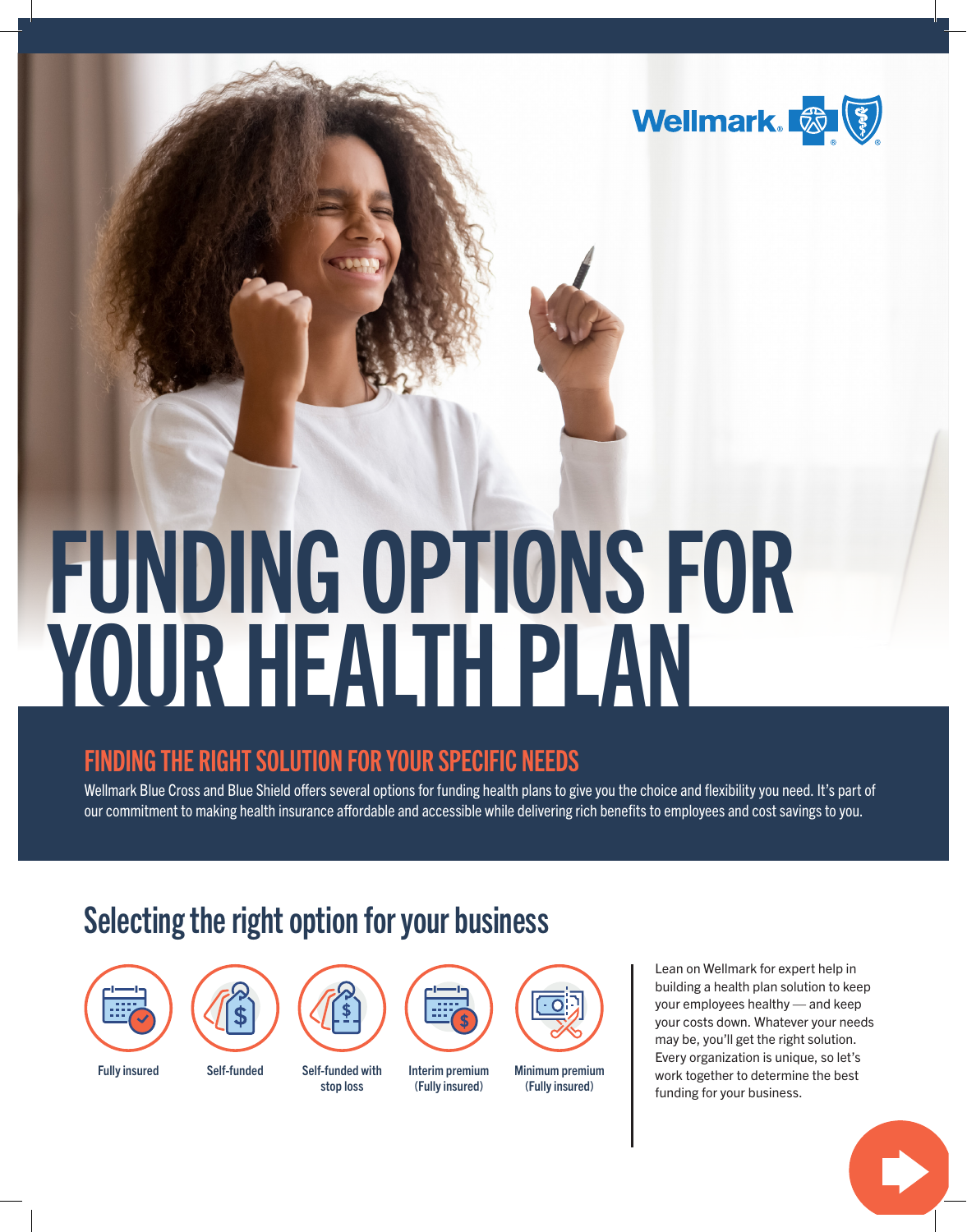# Available funding options at a glance:

## Fully insured

The most traditional type of health insurance funding where you pay a fixed and easy-to-budget premium to Wellmark every month, and we process and pay all claims for covered services to your employees. Premiums remain the same throughout the year regardless of the claims paid for the employer, but are readjusted each year.

# Self-funded

With self-funding, you directly fund the claims and only pay for the health care services actually used by your employees and their covered family members, but with this option there is no limit to your exposure. You pay for claims as they're incurred, which means variability from month to month, as well as fixed administrative costs and a network access fee paid to Wellmark to process your claims.

## Self-funded with stop loss

You pay all your employees' claims up to a set limit, at which time your stop-loss coverage applies and Wellmark pays all claims that exceed that limit. Your costs are your claims up to the set limit, a premium for the stop loss coverage as well as fixed administrative costs and a network access fee paid to Wellmark to process your claims.

## Interim premium (Fully insured)

You pay a level premium lower than a fully insured plan to Wellmark throughout the year, with the potential to pay up to the maximum interim premium at settlement.

## Minimum premium (Fully insured)

Like a self-funded plan, you pay all the claims experienced by your employees. But, like a fully-insured plan, your financial liability is limited to a maximum monthly dollar amount, an annual cumulative dollar amount and a fixed cost to Wellmark.

|                                                                                                                      | <b>FULLY INSURED</b>      | <b>SELF-FUNDED</b>        | <b>SELF-FUNDED WITH</b><br><b>STOP LOSS</b> | <b>INTERIM PREMIUM</b>    | <b>MINIMUM PREMIUM</b>    |
|----------------------------------------------------------------------------------------------------------------------|---------------------------|---------------------------|---------------------------------------------|---------------------------|---------------------------|
| <b>Monthly fixed premium</b>                                                                                         | $\boldsymbol{\mathsf{X}}$ |                           |                                             |                           |                           |
| Lower monthly fixed premium                                                                                          |                           |                           |                                             | $\boldsymbol{\mathsf{X}}$ |                           |
| Readjusted each year                                                                                                 | $\boldsymbol{\mathsf{X}}$ | $\boldsymbol{\mathsf{X}}$ | $\boldsymbol{\mathsf{X}}$                   | $\boldsymbol{\mathsf{X}}$ | $\boldsymbol{\mathsf{X}}$ |
| You pay all claims up to a set limit                                                                                 |                           |                           | $\boldsymbol{x}$                            |                           | $\boldsymbol{\mathsf{X}}$ |
| You pay all claims with no set<br>limit                                                                              |                           | $\boldsymbol{\mathsf{X}}$ |                                             |                           |                           |
| Stop loss premium                                                                                                    |                           |                           | $\boldsymbol{\mathsf{X}}$                   |                           |                           |
| Fixed admin cost and network<br>access fee                                                                           |                           | $\pmb{\mathsf{X}}$        | $\boldsymbol{\mathsf{X}}$                   |                           | $\boldsymbol{\mathsf{X}}$ |
| You pay up to the maximum<br>premium at settlement                                                                   |                           |                           |                                             | $\boldsymbol{\mathsf{X}}$ |                           |
| Limited to a maximum monthly<br>dollar amount, an annual<br>cumulative dollar amount and a<br>fixed cost to Wellmark |                           |                           |                                             |                           | $\boldsymbol{\mathsf{X}}$ |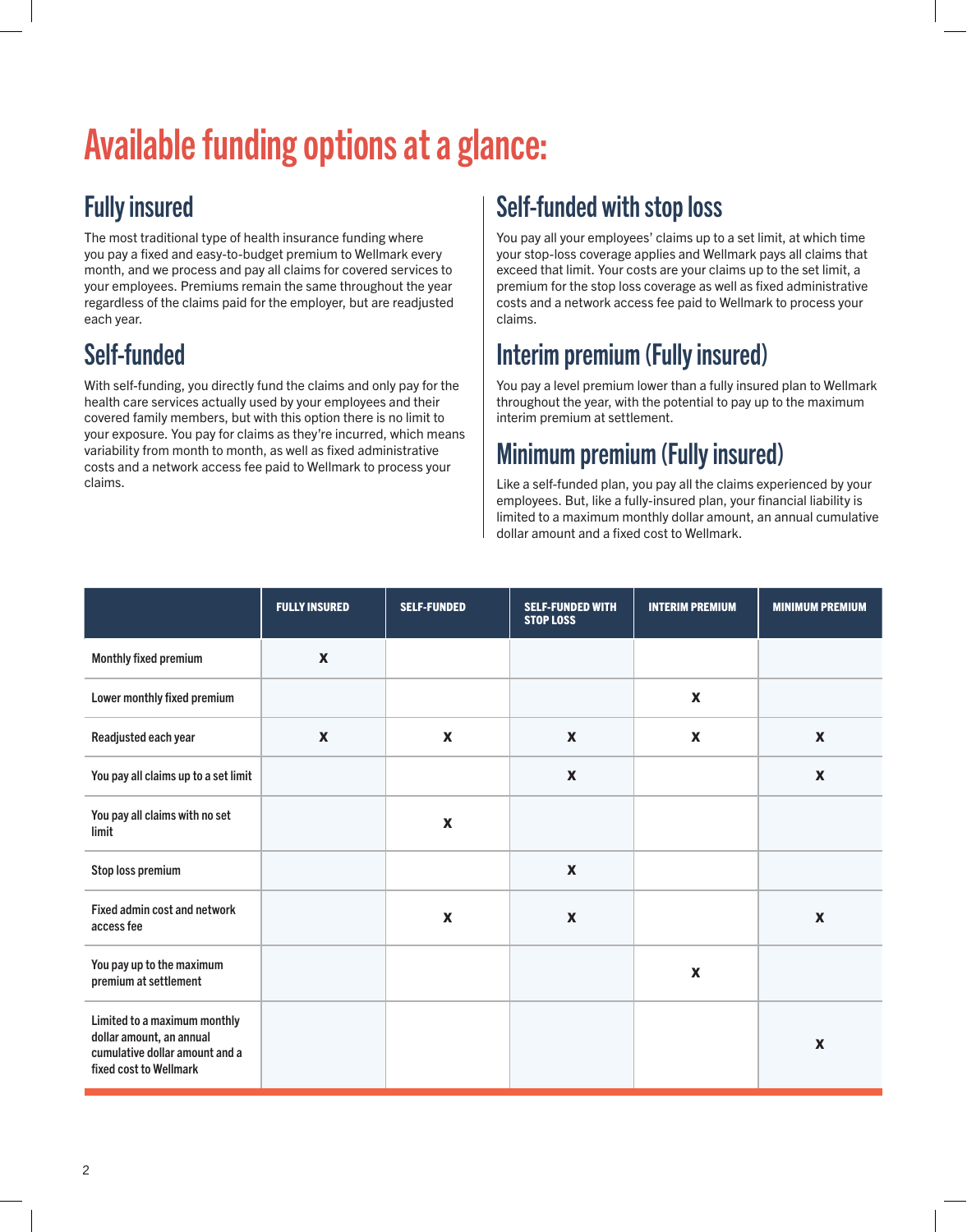

A fully insured funding option is where we process and pay claims for your employees according to the terms of the benefit options you choose. Your only responsibility is to pay your premiums.

## Billing:

Fully insured employers pay a set rate regardless of actual claims activity during the year.

#### Example:

| <b>TIER</b>                  | <b>SINGLE</b> | <b>EMPLOYEE +</b><br><b>SPOUSE</b> | <b>EMPLOYEE +</b><br><b>CHILD(REN)</b> | <b>FAMILY</b> | <b>MONTHLY</b><br><b>TOTAL</b> |  |
|------------------------------|---------------|------------------------------------|----------------------------------------|---------------|--------------------------------|--|
| <b>Enrollment</b>            | 200           | 50                                 | 25                                     | 75            | 350                            |  |
| <b>Fully Insured</b><br>rate | \$400         | \$800                              | \$700                                  | \$1,200       | \$227,500                      |  |

All examples are hypothetical and are meant to serve for comparative purposes only.



# Self-Funded

#### A self-funded approach with lower monthly premiums

You pay all your employees' claims, with no limit to your claims' exposure. Wellmark processes the claims and charges you an administrative fee plus a network access fee.

## Billing:

Self-funded employers agree to pay actual claims as they're incurred. Without stop loss coverage, employers will not pay in stop loss premiums but there will be no limit to their annual claims liability.

## Example:

| <b>TIER</b>             | <b>SINGLE</b>                                                                | <b>EMPLOYEE +</b><br><b>SPOUSE</b> | $EMPLOYEE +$<br><b>CHILD(REN)</b> | <b>FAMILY</b> | <b>MONTHLY</b><br><b>TOTAL</b> |  |  |
|-------------------------|------------------------------------------------------------------------------|------------------------------------|-----------------------------------|---------------|--------------------------------|--|--|
| <b>Enrollment</b>       | 200                                                                          | 50                                 | 25                                | 75            | 350                            |  |  |
| Administrative<br>costs | \$75                                                                         | \$75                               | \$75                              | \$75          | \$26,250                       |  |  |
| Claims<br>expenses      | This amount will vary by month depending on actual employer claims activity. |                                    |                                   |               |                                |  |  |

All examples are hypothetical and are meant to serve for comparative purposes only.

#### Ideal if you want to:

- Assume zero risk, since Wellmark assumes all risks and absorbs all the losses.
- Protect yourself from the effects of high individual claims, since those that exceed a predetermined amount are pooled with large claims of other fully insured employers.
- Have a predictable cash flow, as premiums remain constant for the year.
- Not have to maintain claim reserves, as Wellmark assumes that responsibility.

#### Things you should consider with this option:

- You'll have limited flexibility in controlling your financial liabilities.
- $\bullet$  It's available for employers with  $1+$ enrolled employees.

#### Ideal if you want to:

- Pay less in monthly fees since there are no stop-loss fees.
- Save if your claims utilization is lower than expected.
- Improve your cash flow, because you maintain your own reserves.
- Assume risk and legal responsibilities and are comfortable with those responsibilities.

#### Things you should consider with this option:

- Risk of experiencing higher-thanexpected claims utilization.
- You're responsible for all claim **payments** and all benefit plan determinations.
- Claims fluctuations may be difficult to budget
- You're responsible for all claim reserves.
- Available for employers with 101+ enrolled employees.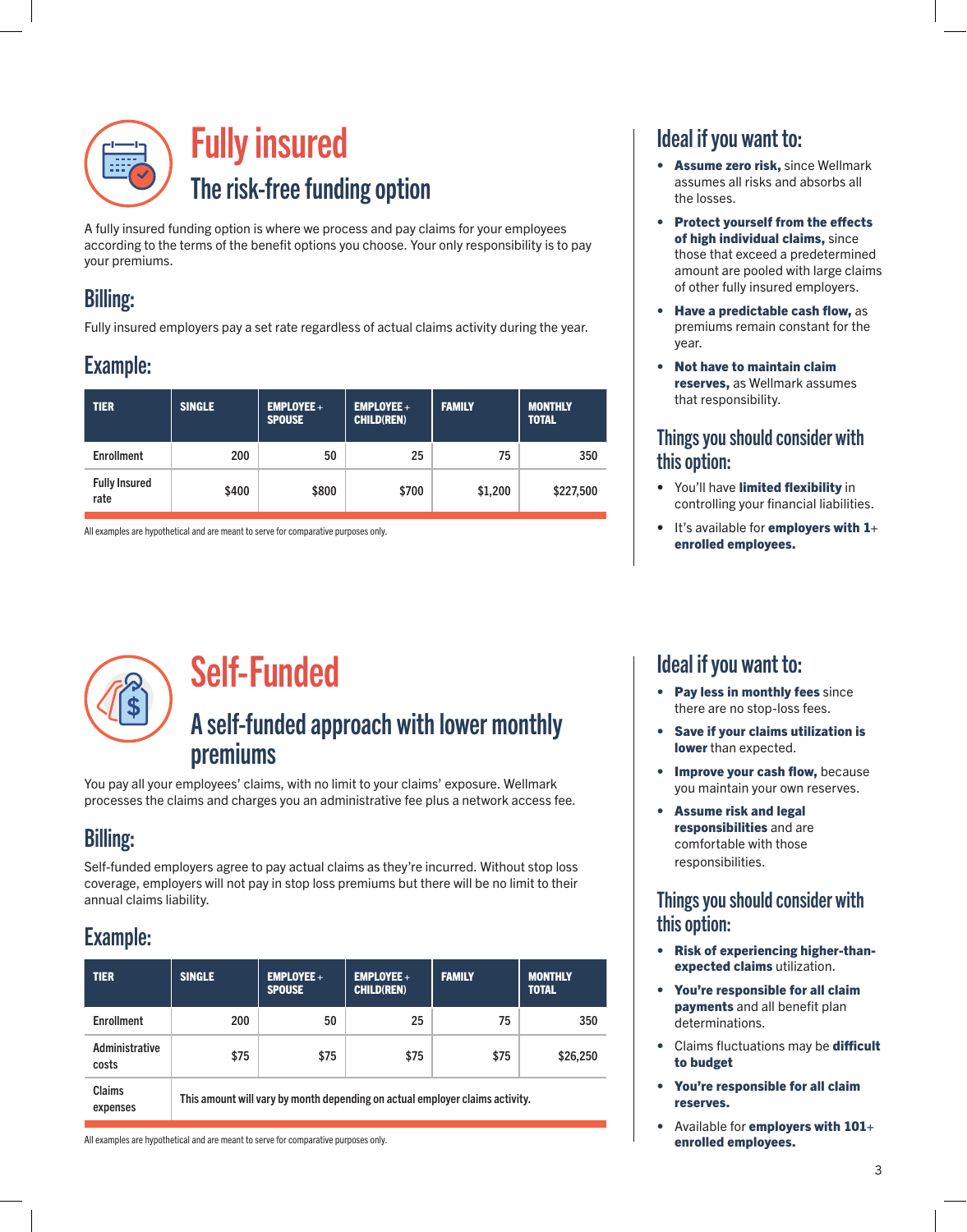# Self-funded with stop loss Protecting your workplace from extreme loss

Self-funded health insurance benefits don't come without risk. Your employees may be relatively healthy, but a sudden medical diagnosis could lead to higher-than-expected, major medical costs. That's when stop-loss coverage can help.

Stop-loss coverage is a financial and risk management tool that caps what you pay toward your employees' medical expenses at an agreed amount. Any services covered above that threshold are typically covered by the policy, unless the incurred and paid date of claims fall outside a stop-loss period. While the coverage reimburses employers above the set limit, you're still responsible for initially paying the medical expenses in full.

There are two different policy options for stop-loss coverage: individual and aggregate. The individual option limits financial liability for each individual member and can be carried with or without aggregate coverage. The aggregate option limits financial liability for your total amount of claims, expense as a whole and cannot be carried without individual coverage.

You can choose to have a monthly statement with stop-loss credits settled at the end of every month or choose to withdraw either a set amount or an actual claims amount every week. A weekly billing method offers stability and consistency in your stop-loss coverage up to your stop-loss amount, which is when your policy handles the rest — and you don't have to wait to be reimbursed.

#### Billing:

Self-funded employers agree to pay actual claims as they're incurred. By purchasing stop loss coverage, they can limit their financial liability for any one member and for total annual claims.

#### Example:

| <b>TIER</b>             | <b>SINGLE</b>                                                                                                                                  | <b>EMPLOYEE +</b><br><b>SPOUSE</b> | $EMPLOYEE +$<br><b>CHILD(REN)</b> | <b>FAMILY</b> | <b>MONTHLY</b><br><b>TOTAL</b> |  |  |
|-------------------------|------------------------------------------------------------------------------------------------------------------------------------------------|------------------------------------|-----------------------------------|---------------|--------------------------------|--|--|
| <b>Enrollment</b>       | 200                                                                                                                                            | 50                                 | 25                                | 75            | 350                            |  |  |
| Administrative<br>costs | \$75                                                                                                                                           | \$75                               | \$75                              | \$75          | \$26,250                       |  |  |
| Stop-loss<br>premium    | \$150                                                                                                                                          | \$300                              | \$250                             | \$450         | \$85,000                       |  |  |
| Claims<br>expense       | This amount will vary by month depending on actual employer claims activity.<br>Group responsible for claims up to aggregate attachment point. |                                    |                                   |               |                                |  |  |

All examples are hypothetical and are meant to serve for comparative purposes only.

#### Ideal if you want to:

- Save money when your claims utilization is lower than expected.
- Limit your financial liability via specific and/or aggregate stoploss.
- Potentially improve your company's cash flow since you maintain your own reserves.
- Assume a higher level of risk, up to the determined stop-loss point.
- Only pay premium tax on the stop-loss coverage.

#### Things you should consider with this option:

- Risk of experiencing higher-thanexpected claims utilization up to the attachment point.
- You're responsible for all claim payments regardless of stop-loss and benefit determinations.
- Claims fluctuations may be difficult to budget.
- You're responsible for all claim reserves.
- Available for employers with 25+ enrolled employees to be eligible.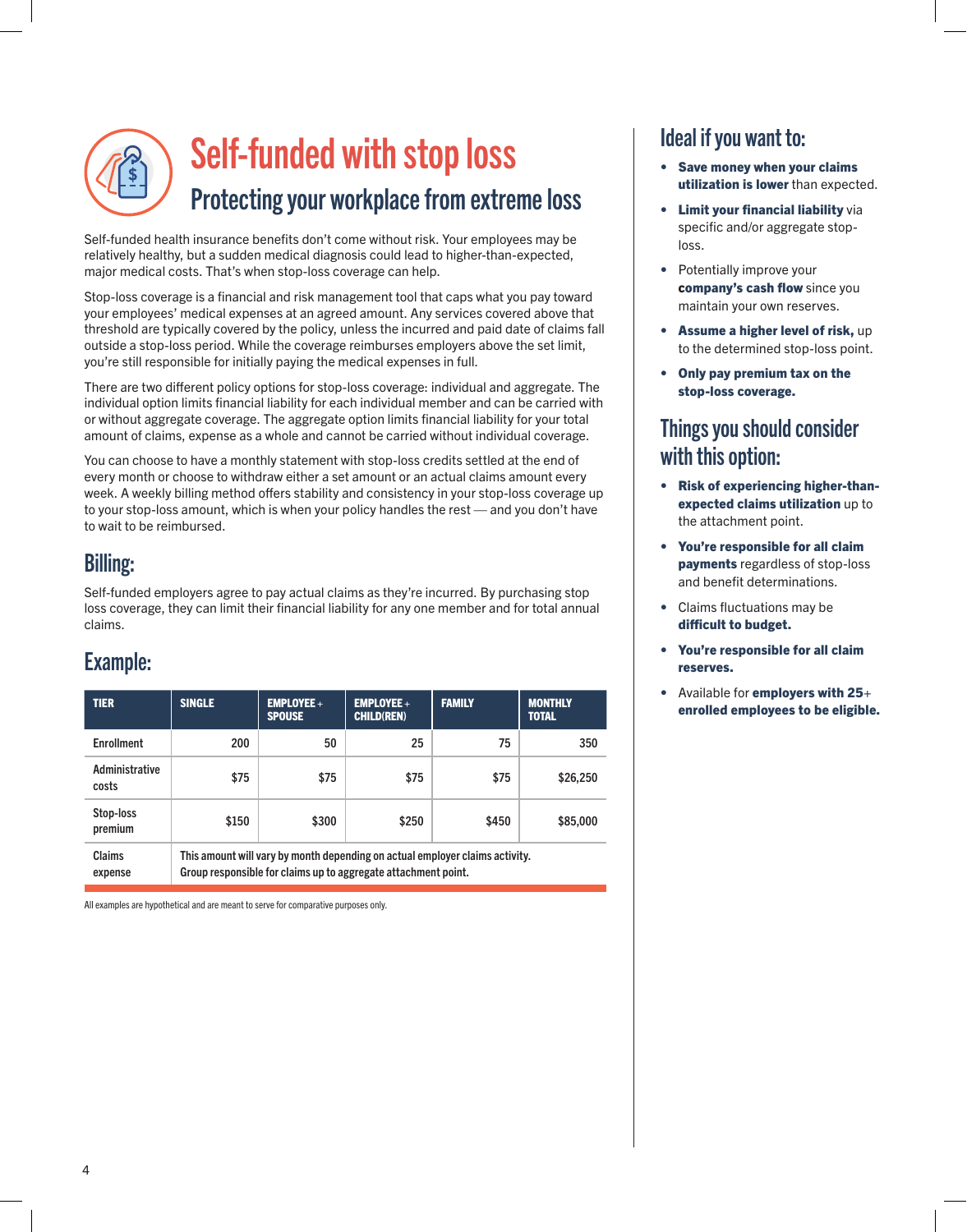

# Interim premium A level lower premium

Interim premium allows you to pay a lower level premium rate than a fully insured plan. However, there is a possibility that you could pay more than a predetermined maximum premium at settlement if your employees have high claims utilization and administrative costs, up to a predetermined, maximum rate.

If claims and administrative costs exceed the billed amount (interim rate), you will be liable for those costs up to the maximum, agreed upon rate. If actual claims and administrative costs exceed the maximum amount, Wellmark absorbs the loss. If they fall between the interim and maximum rates, you pay the claims. You will always be responsible for costs up to the interim rate.

Individual claims over the account's predetermined pooling amount are not removed when calculating the settlement. Six months after the end of the contract period a tentative settlement is done, then the final settlement is completed 12 months after the end of the contract period.

#### Billing:

Employers will pay a set rate during the year. At the end of the year, there will be a settlement calculation that will compare actual costs to the interim premium rate and a maximum liability rate to determine if the employer owes additional funds. See interim premium settlement calculation for more details.

#### Example:

| <b>TIER</b>                  | <b>SINGLE</b> | $EMPLOYEE +$<br><b>SPOUSE</b> | $EMPLOYEE +$<br><b>CHILD(REN)</b> | <b>FAMILY</b> | <b>MONTHLY</b><br><b>TOTAL</b> |  |
|------------------------------|---------------|-------------------------------|-----------------------------------|---------------|--------------------------------|--|
| <b>Enrollment</b>            | 200           | 50                            | 25                                | 75            | 350                            |  |
| <b>Fully insured</b><br>rate | \$360         | \$720                         | \$630                             | \$1,080       | \$204,750                      |  |

All examples are hypothetical and are meant to serve for comparative purposes only.

#### Settlement examples

|                                          | <b>SURPLUS</b> | <b>DEFICIT LESS THAN</b><br><b>MAXIMUM LIABILITY</b> | <b>DEFICIT GREATER THAN</b><br><b>MAXIMUM LIABILITY</b> |
|------------------------------------------|----------------|------------------------------------------------------|---------------------------------------------------------|
| <b>Health and drug claims</b>            | \$3,000,000    | \$3,500,000                                          | \$4,000,000                                             |
| Administrative costs                     | \$675,000      | \$675,000                                            | \$675,000                                               |
| Total claims and<br>administrative costs | \$3,675,000    | \$4,175,000                                          | \$4,675,000                                             |
| Interim premium paid                     | \$3,780,000    | \$3,780,000                                          | \$3,780,000                                             |
| <b>Difference</b>                        | \$(105,000)    | \$395,000                                            | \$895,000                                               |
| <b>Maximum liability rates</b>           | N/A            | \$4,620,000                                          | \$4,620,000                                             |
| Liability above interim<br>rates         | N/A            | \$840,000                                            | \$840,000                                               |
| <b>Employer owes</b>                     | N/A            | \$395,000                                            | \$840,000                                               |
| <b>Wellmark liability</b>                | N/A            | N/A                                                  | \$55,000                                                |

Ideal if you want to:

- Potentially pay less than the predetermined maximum premium if member claims perform better than the average.
- Have predictable monthly cash flow.
- Shift the responsibility to Wellmark for all claims and claims reserves.
- Assume limited risk and have the financial ability to do so.

#### Things you should consider with this option:

- You pay premiums, plus the potential for an additional premium if costs are greater than the billed amount, up to the maximum amount.
- Undetermined liability at termination and the total cost of the annual plan won't be determined until settlement at six and 12 months after the contract period.
- It is only offered to fully insured accounts.
- Employers must have 101+ enrolled employees to be eligible.

If total claims and administrative costs are less than the interim premium paid, Wellmark keeps the surplus and you don't owe any additional funds. If total claims and administrative costs are greater than the interim premium paid, actual costs will be compared to maximum liability rates to determine the amount you owe.

You would owe Wellmark the difference between the interim premium paid and the actual total costs up to the maximum liability rate. Wellmark is liable for any actual costs that exceed the maximum liability rate.

All examples are hypothetical and are meant to serve for comparative purposes only.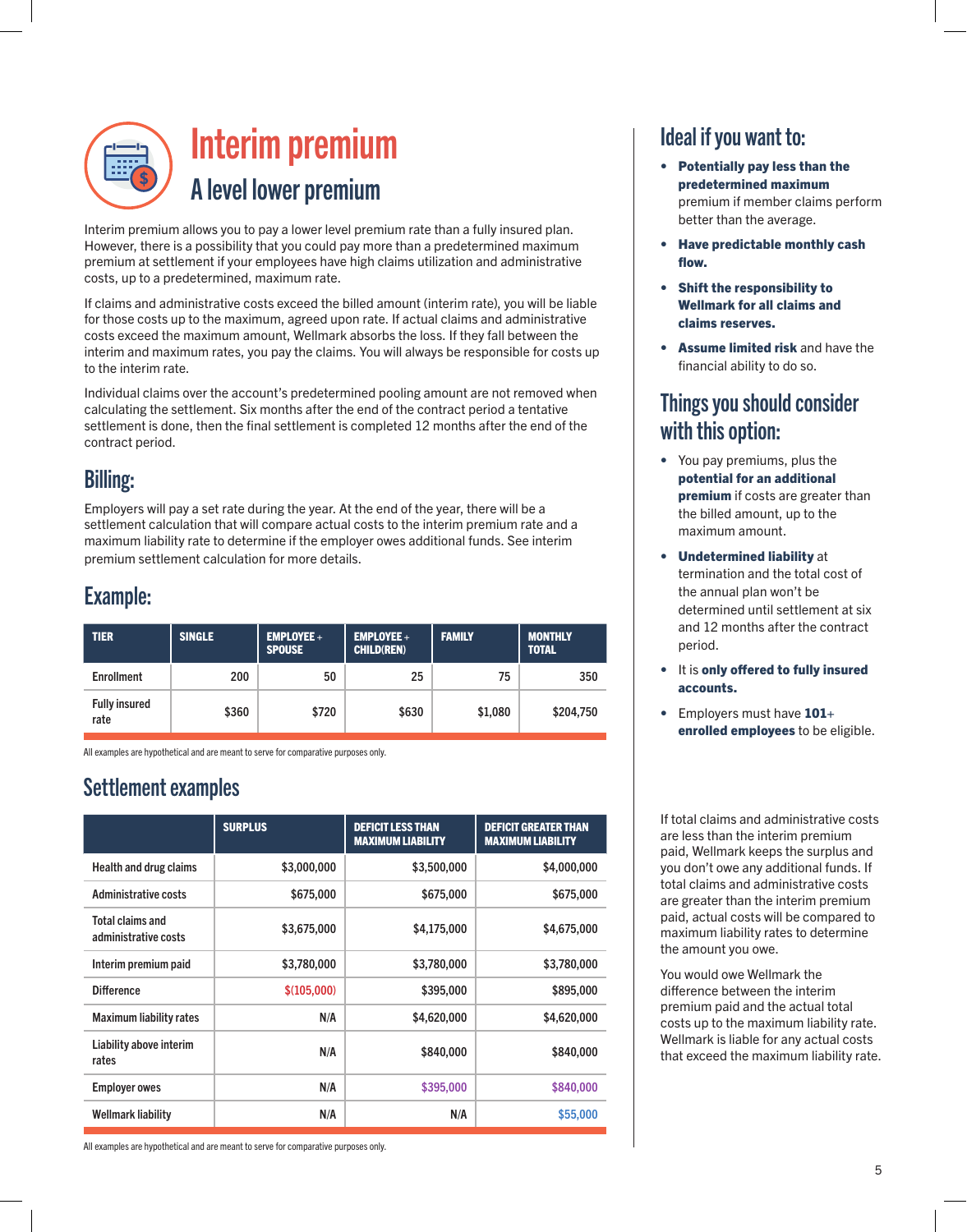

# Minimum premium

#### The advantages of a fully insured plan — with the best features of a self-funded one

With minimum premium, it acts like a self-funded plan, in which you pay all incurred claims expenses. But, like a fully insured plan, your financial liability is limited to a maximum monthly dollar amount and an annual cumulative dollar amount.

Minimum premium also shields your company from the effects of high individual claims, as claims over \$75,000 are Wellmark's responsibility for employers with 750 enrolled employees. If you have more than 750 enrolled employees, this amount goes up to \$150,000.

Each month, in addition to claims expenses, you'll pay fixed costs that are determined by the number of employees and the type of coverage they have. These include operating costs, such as processing and payment of claims, benefits management, network access, large-claims pooling charges, premium tax and coordination of benefit provisions. You'll also pay a separate premium for run-out funding.

#### Billing:

You'll receive one bill at the end of each month that includes claims paid during that month, regardless of incurred date, and the applicable fixed fees. The employer pays a set cost for administration fees and run-out funding each month and then pays actual claims up to Maximum Claims Liability rate.

#### Ideal if you want to:

- Limit your costs and claims exposure and improve cash flow.
- Retain the difference and lower your liability if claims are lower than expected.
- **Shift responsibility to Wellmark for** claims that exceed runout funding at contract termination.
- Protect yourself from the effects of high individual claims because claims exceeding the pooling level become Wellmark's liability.
- Fund your claim reserves through a run-out fund. If the run-out fund is insufficient to cover run-out claims at termination, then Wellmark will apply available monies from the current year's cumulative maximum claims liability to this deficit.
- Assume limited risk with an option that limits your cost and claim exposure.

#### Example:

| <b>CONTRACT</b><br><b>TYPE</b>             | <b>MONTHLY</b><br><b>CONTRACTS</b> | <b>MONTHLY</b><br><b>ADMIN FEES</b> | <b>RUN-OUT</b><br><b>FUNDING</b> | <b>NETWORK</b><br><b>ACCESS FEES</b> | <b>TOTAL FIXED</b><br><b>FEES</b> | <b>MONTHLY</b><br><b>FIXED FEES</b> | <b>MAXIMUM</b><br><b>EXPECTED</b><br><b>CLAIMS</b><br><b>FACTORS</b> | <b>MONTHLY</b><br><b>MAXIMUM</b><br><b>CLAIMS</b><br><b>LIABILITY</b> | <b>MAXIMUM</b><br><b>FIXED AND</b><br><b>CLAIMS</b><br><b>RATE</b> | <b>MAXIMUM</b><br><b>FIXED AND</b><br><b>CLAIM</b><br><b>LIABILITY</b> |
|--------------------------------------------|------------------------------------|-------------------------------------|----------------------------------|--------------------------------------|-----------------------------------|-------------------------------------|----------------------------------------------------------------------|-----------------------------------------------------------------------|--------------------------------------------------------------------|------------------------------------------------------------------------|
| Single                                     | 19                                 | \$117.11                            | \$48.75                          | \$3.46                               | \$169.32                          | \$3,217.08                          | \$274.41                                                             | \$5,213.79                                                            | \$443.73                                                           | \$8.430.87                                                             |
| Family                                     | 56                                 | \$292.78                            | \$121.88                         | \$8.65                               | \$423.31                          | \$23,705,36                         | \$686.03                                                             | \$38,417.68                                                           | \$1.109.34                                                         | \$62,123.04                                                            |
| <b>Total</b>                               | 75                                 |                                     |                                  |                                      |                                   | \$26,922.44                         |                                                                      | \$43,631.47                                                           |                                                                    | \$70,553.91                                                            |
| <b>Total Annual Projection (12 months)</b> |                                    |                                     |                                  |                                      |                                   |                                     |                                                                      |                                                                       | \$846,646.92                                                       |                                                                        |

All examples are hypothetical and are meant to serve for comparative purposes only.

#### Establishing a run-out fund

As part of your fixed fees each month, you'll also contribute to a run-out fund. These funds are used to pay any remaining claims you have if you terminate your contract with us. For more information on establishing a run-out fund, see minimum premium brochure M-51379.

#### Things you should consider with this option:

- Run-out funding remains with Wellmark if claims are lower than projected and you terminate your contract.
- Employers must have 51+ enrolled employees to be eligible.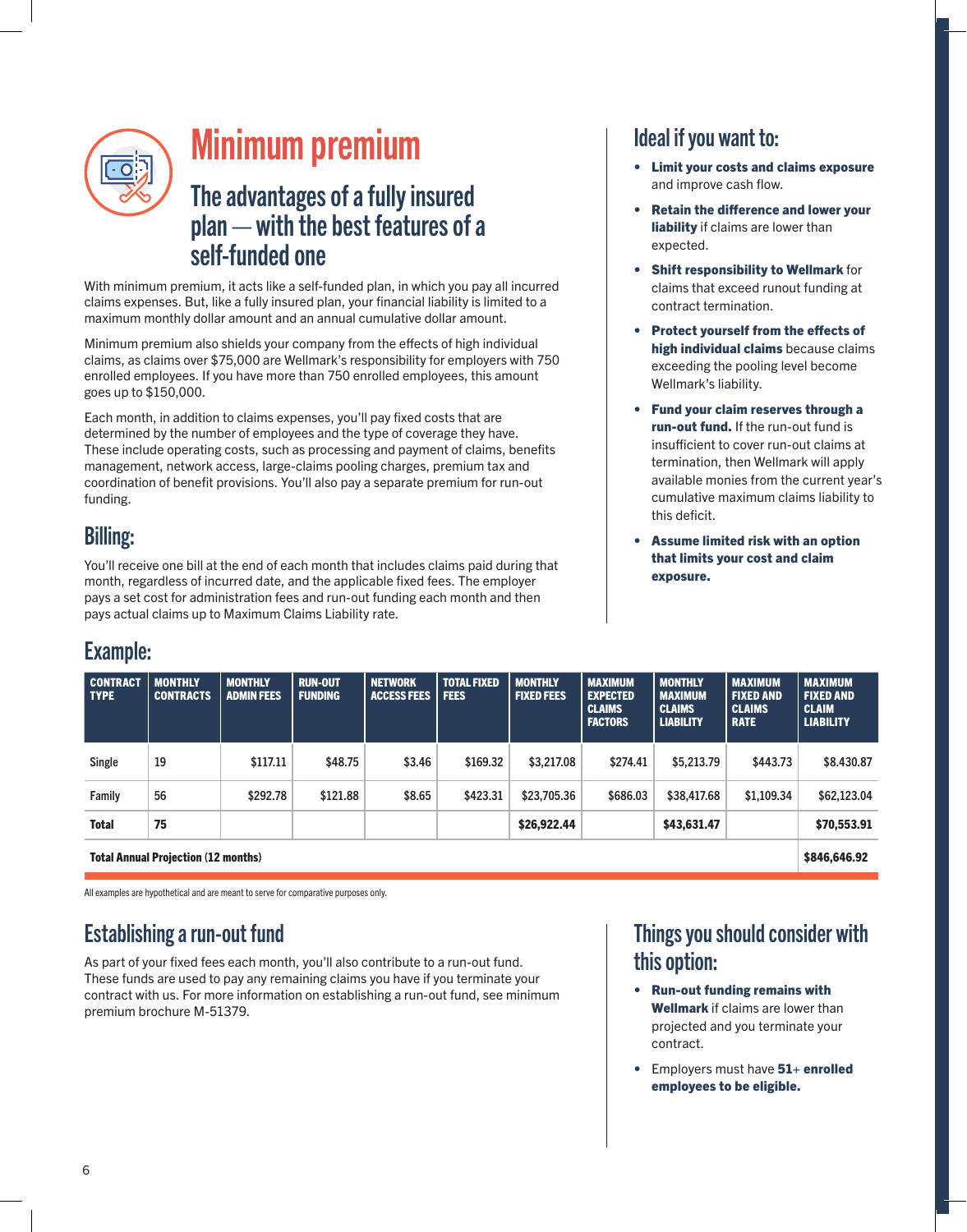#### All funding options include:

- FLEXIBILITY to choose plan and network options that help you save money.
- ACCESS to more providers. more specialists, more hospitals, in more places than anyone else.
- CONSULTATIVE APPROACH to improve your employees' health with fully integrated health management solutions to maximize health care savings.
- UNSURPASSED SERVICE for you and your employees.

# Terms

The descriptions and terms used in this brochure are for example only. All financial terms and an explanation of provider savings can be found in your billing agreement.

- Administrative fee: Wellmark's operating fee (per contract holder) for administering your benefit plan.
- Runout funding: Your contribution (per contract holder) to reserve for incurred claims that have not been paid upon termination of the contract.
- Network access fee: Charged per plan member for access to Wellmark's relationships and contractual savings with innetwork facilities and providers.
- Total fixed fees: The total amount you'll pay in fixed fees including the administrative fee, runout funding, and network access fee — per contract holder.
- Maximum expected claims factors: The maximum amount in claims you'll pay per contract, per month.
- Maximum claims liability: Your total claims liability each month, or the maximum amount for all contract holders.
- Maximum fixed and claims rate: The maximum rate in fixed fees and claims you'll pay per contract, per month.
- Maximum fixed and claims paid<sup>1</sup>: The total maximum amount you'll pay each month.

<span id="page-6-0"></span>1 Impacted by surplus or deficit carried over.